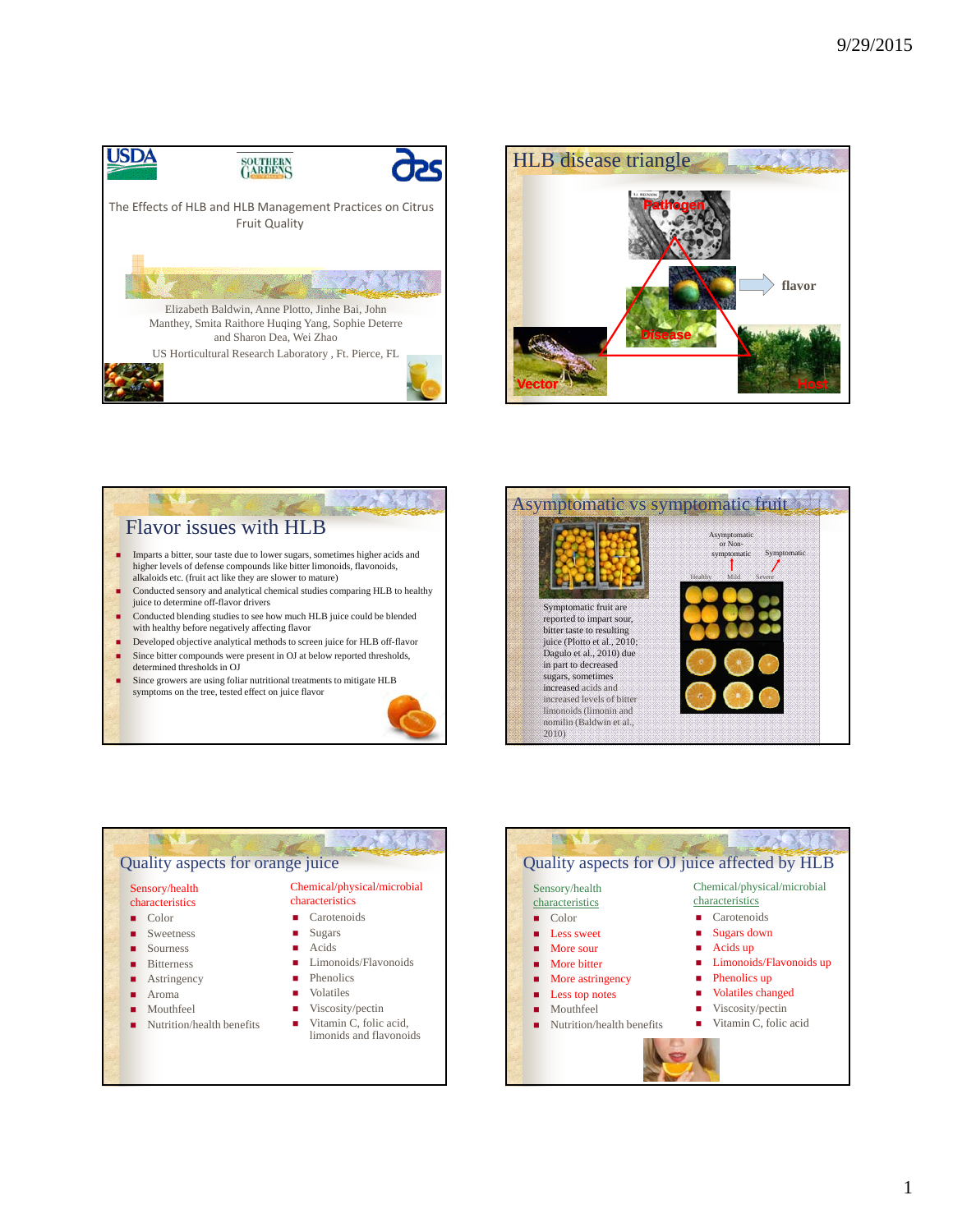



| Chemical analyses of healthy and HLBs juice |                         |         |             |                |               |         |                              |                        |  |  |
|---------------------------------------------|-------------------------|---------|-------------|----------------|---------------|---------|------------------------------|------------------------|--|--|
|                                             | used in blending study  |         |             |                |               |         |                              |                        |  |  |
|                                             | Sugars and acids        |         |             |                |               |         |                              |                        |  |  |
|                                             | Cultivar                |         |             | $(%)$ SSC*     | pН            |         | TA*                          | SSC/TA ratio           |  |  |
|                                             | Hamlin                  | Healthy |             | $11.4 + 0.6$   | $4.0 + 0.0$   |         | $0.52 + 0.00$                | $21.8 \pm 1.1$         |  |  |
|                                             |                         | HLBs    |             | $11.8 \pm 0.3$ | $3.9 \pm 0.0$ |         | $0.55 \pm 0.03$              | $21.6 \pm 1.6$         |  |  |
|                                             | Valencia                | Healthy |             | $12.2 + 0.2$   | $3.8 + 0.24$  |         | $0.68 + 0.01b$               | $179 + 0.14$           |  |  |
|                                             |                         | HLBs    |             | $11.8 \pm 0.3$ | $3.6 + 0.1b$  |         | $1.15 \pm 0.03$ <sup>a</sup> | $10.2 \pm 0.1^{\circ}$ |  |  |
|                                             | <b>Bitter limonoids</b> |         |             |                |               |         |                              |                        |  |  |
|                                             | Valencia<br>flavor      |         | Hamlin      | (ppm)          | Limonin       | Nomilin |                              |                        |  |  |
|                                             |                         |         |             |                |               |         |                              |                        |  |  |
|                                             | problem                 |         | Healthy     |                | 0.53          | 0.07    |                              |                        |  |  |
|                                             | was ratio,              |         | <b>HLBs</b> |                | 2.14          | 0.38    |                              |                        |  |  |
|                                             | while<br>Hamlin         |         |             |                |               |         |                              |                        |  |  |
|                                             |                         |         | Valencia    |                |               |         |                              |                        |  |  |
|                                             |                         |         |             |                |               |         |                              |                        |  |  |
|                                             | was L&N                 |         | Healthy     |                | 0.53          | 0.17    |                              |                        |  |  |
|                                             |                         |         | <b>HLBs</b> |                | 1.23          | 0.57    |                              |                        |  |  |





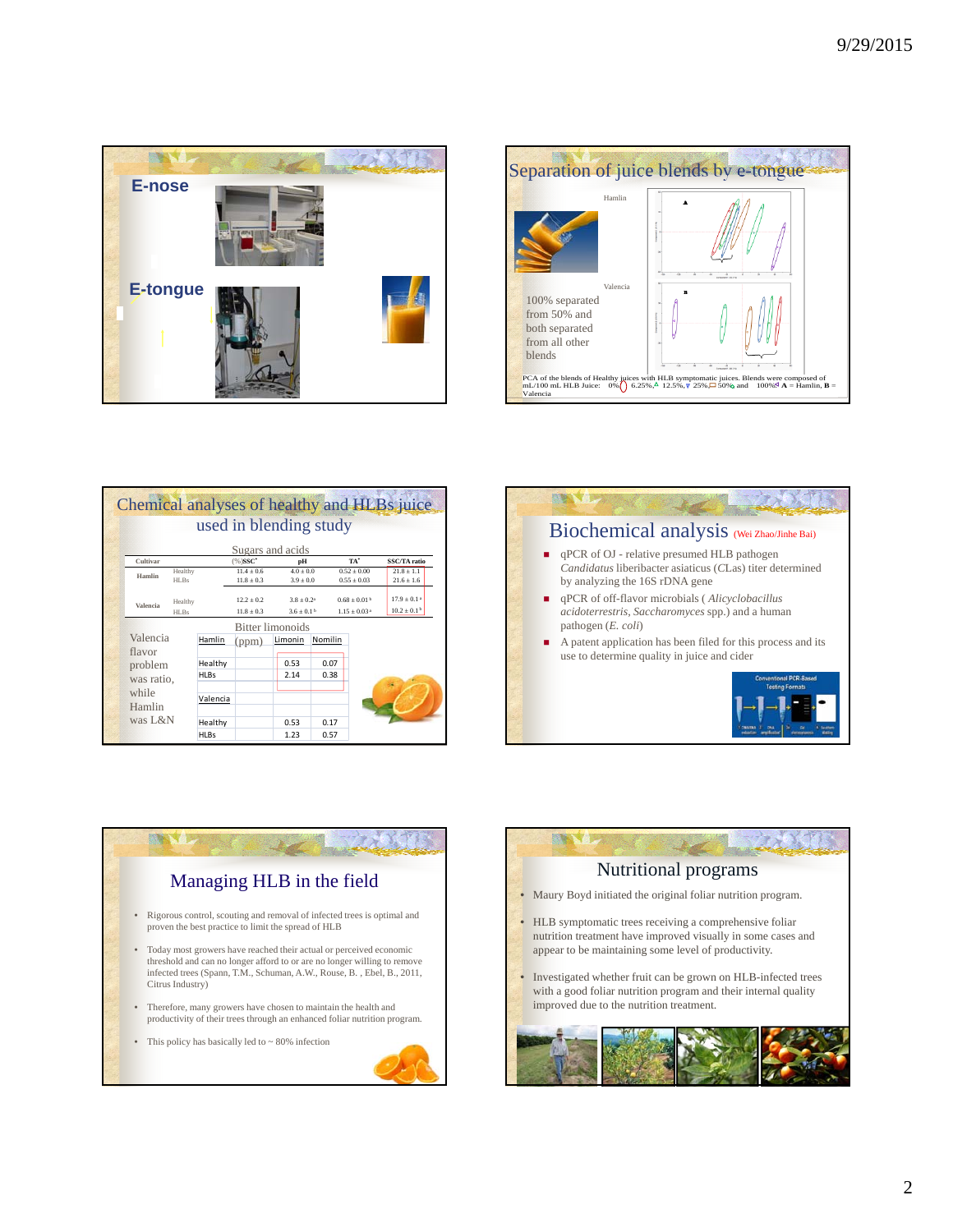| <b>Harvests and treatments</b>                                                                                                                                                   |                                                                                                                                                                                                                                                                                  |  |  |  |  |  |  |
|----------------------------------------------------------------------------------------------------------------------------------------------------------------------------------|----------------------------------------------------------------------------------------------------------------------------------------------------------------------------------------------------------------------------------------------------------------------------------|--|--|--|--|--|--|
| <b>Harvests</b><br>Hamlin<br>December 2009<br>December 2010<br>• January 2011<br>January 2012<br>$\bullet$<br>December 2012<br>• January 2013<br>· December 2013<br>January 2014 | Valencia<br>April 2011<br>April 2012<br>April 2013<br>April 2014<br><b>Typical nutritional treatment ingredients</b><br>Oxidate<br>Renew 14-7-8<br>Magnesium sulfate<br>Techmargum<br>Zinc sulfate<br>Sodium molybdate<br>Potassium nitrate 13-0-44 spray grade<br>435 spray oil |  |  |  |  |  |  |